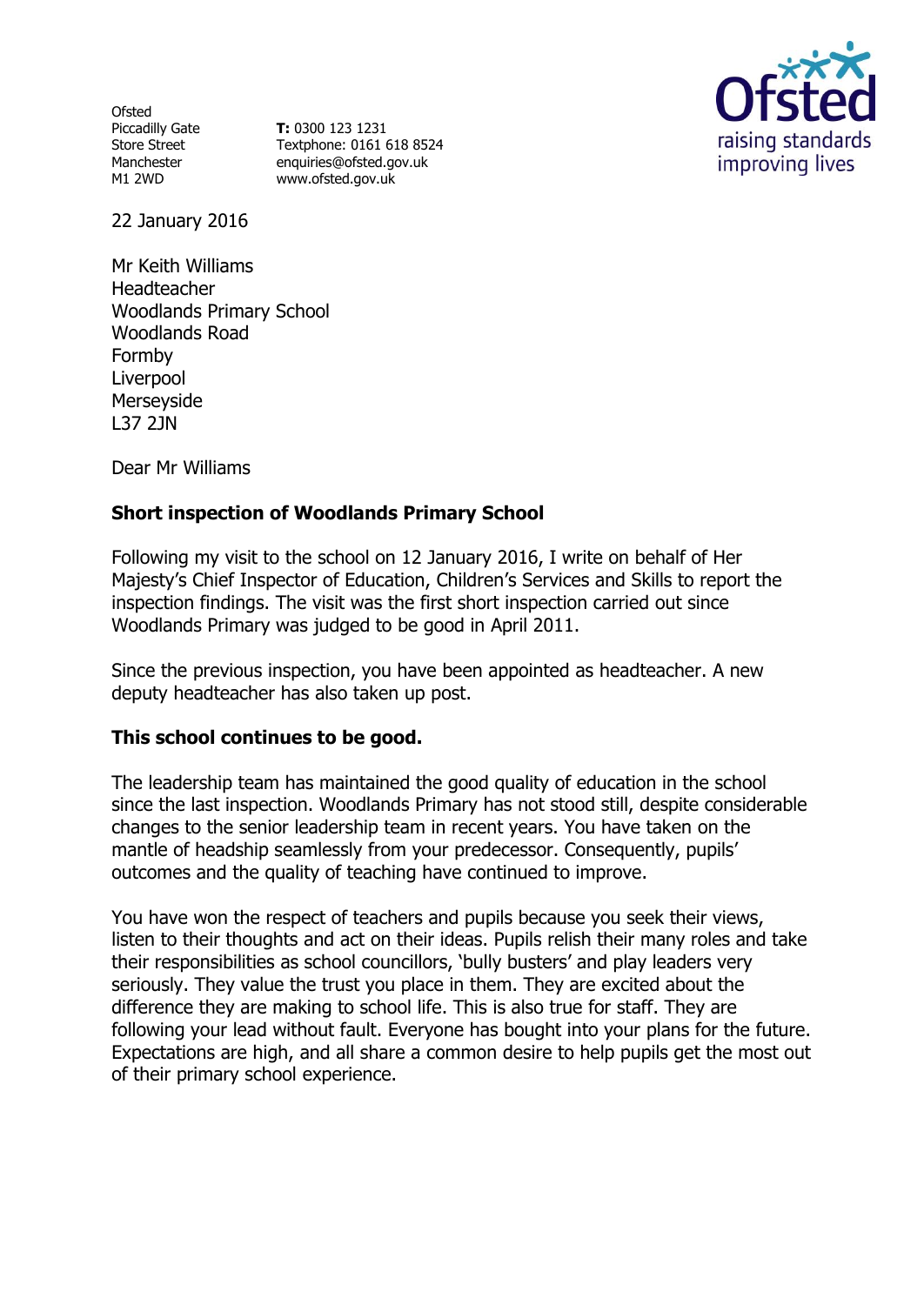

A number of strengths were identified in the previous inspection. None of these has slipped in the intervening years. Pupils continue to behave well in lessons and around school, showing respect and courtesy to staff and visitors. Pupils benefit from strong teaching day in and day out, which is helping them to make better than expected progress. Standards at the end of Year 2 and Year 6 are above average year after year. Pupils consistently outstrip their peers in other schools in reading, writing and mathematics. Attendance is high for all groups of pupils. You are setting pupils up well for future academic success.

The shortcomings identified by inspectors have been tackled swiftly and with proven success. Pupils' gains in writing no longer lag behind those in other subjects. In fact, writing is becoming a notable strength within school. Teachers equip pupils with the basic skills to succeed, so pupils use grammar, spelling and punctuation well in their work. Their fluent handwriting style and good knowledge of vocabulary mean their work is neat, legible and peppered with interesting words and phrases which appeal to a reader. Teachers are skilled in helping pupils to understand the writing process. Teachers are creative and highly effective in capturing pupils' interests through exciting topics so that boys as well as girls are keen to put pen to paper. As a result, the gap in attainment between boys and girls is closing quickly over time. Your own information and the work in pupils' books show that younger girls are catching up with boys in mathematics by the time they leave Year 2.

The 'Woodlands 5' initiative has been instrumental in helping pupils to take greater ownership of their learning. By following this code, pupils are becoming resilient and curious learners, who can work by themselves to solve problems. You are developing this further, using the outdoor facilities on your doorstep, to extend pupils' learning experiences. This is bearing fruit, particularly for the most-able pupils. The number of pupils working beyond the levels expected for their age is above average across the board.

The parents I spoke with at the start of the school day had only positive comments to make about the school. One parent pointed to the school's success in nurturing pupils so that everyone could bloom. The responses to Parent View and the free-text comments made by some parents mostly confirm these findings. Almost all parents would recommend the school to others.

#### **Safeguarding is effective.**

The leadership team has ensured that all safeguarding arrangements are fit for purpose and records are detailed and of high quality.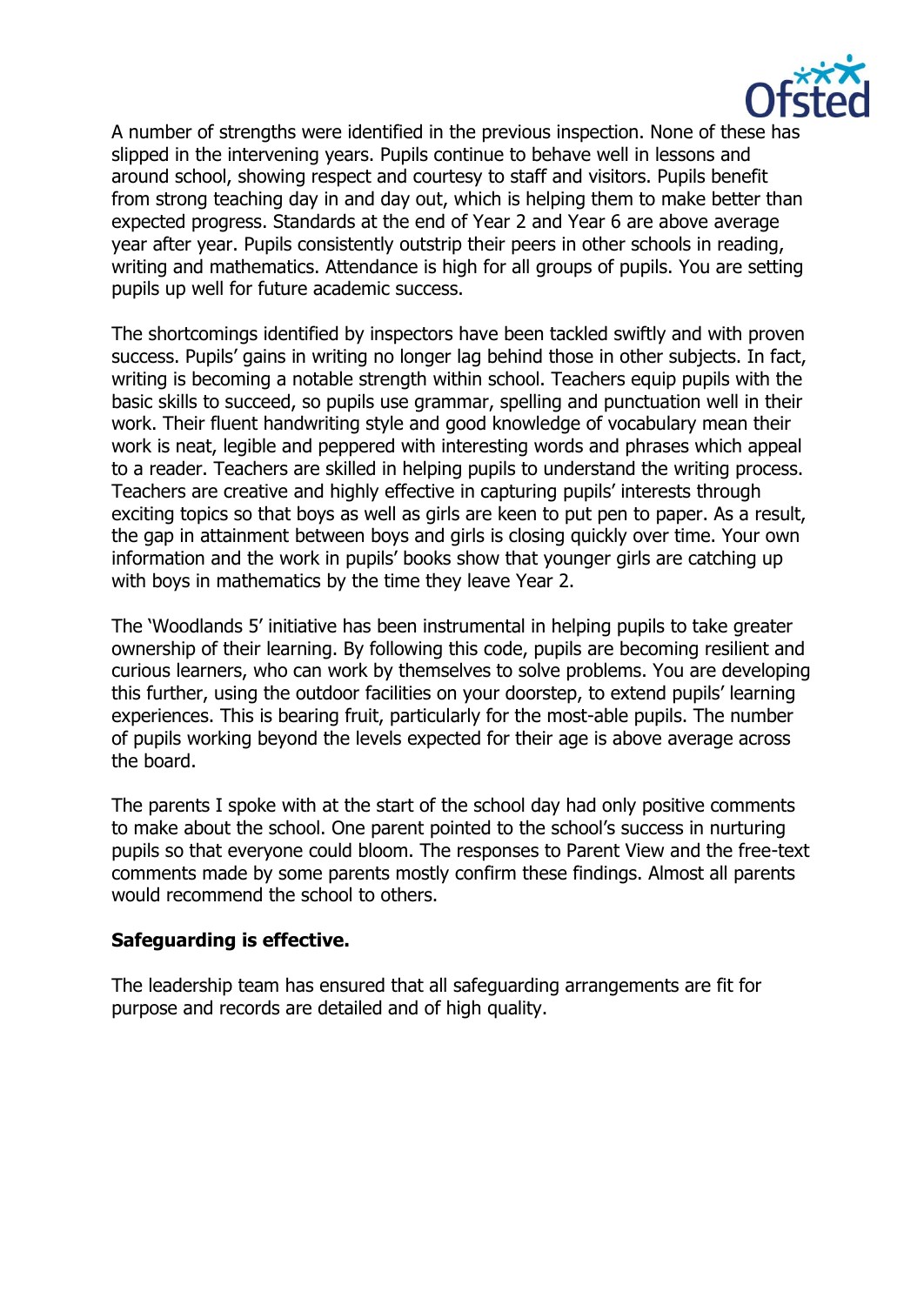

You and the governing body ensure that staff are kept up to date with safeguarding requirements. Staff know their duties and understand their role in keeping pupils safe. They are well equipped to spot any signs that pupils may be at risk of harm and your records show that they are not afraid to report their concerns. Topics included in training have gone beyond neglect and abuse. An annual session led by local authority officers on equalities means that teachers are alert to different types of bullying. They can tune into, and tackle, hurtful language, such as homophobic, transphobic or racist name-calling. All required checks take place to make sure the adults that pupils meet in school do not pose any threat. You identify any risks to pupils' health and safety on the school site and during school visits and put appropriate mitigating action into place.

The pupils I spoke to and those who completed the online survey all said that they feel safe at school. They consider bullying and hurtful name-calling to be rare events and they are confident that any member of staff, not just their teachers, will listen to them if they have concerns. Parents' views are equally positive. An overwhelming majority agree that pupils are safe and well cared for at Woodlands. Helping pupils to keep themselves safe is woven through the learning programmes and strengthened by a range of visitors to school. For example, your work with national charities means that older pupils find out how to keep themselves safe from unwanted adult attention.

### **Inspection findings**

- You, the governors and the staff know the school very well. My visit did not uncover anything new about teaching or pupils' outcomes. Action is already under way to tackle any relative weaknesses. Your carefully crafted action plan is an effective vehicle for leading the school towards further success. Your track record in bringing about improvement speaks for itself. As soon as a shortcoming is spotted, appropriate action is unleashed. For example, last year, you picked up that too many pupils had weaknesses in their spelling skills. A new spelling strategy, underpinned by staff training, has led to a marked improvement. The 2015 test results for grammar, spelling and punctuation show that pupils did very well in this area of learning. Capacity to bring about further improvement is strong.
- Checks on teaching are frequent and result in clear and accurate advice to help teachers improve. Teachers are supported effectively in their quest to become the best. They work well together to share good practice within school. They make the most of the ample opportunities provided through external training.
- Members of the governing body have a good understanding of the school's performance and how this compares with that of other schools in the country. Governors use data well to ask challenging questions about any areas of underperformance. They know exactly which groups of pupils need additional support to excel. They keep abreast of their statutory duties, but there is scope for greater rigour in ensuring that nothing is missed. For example, they are not keeping a close enough check on the school's website to make sure it provides all of the information it should.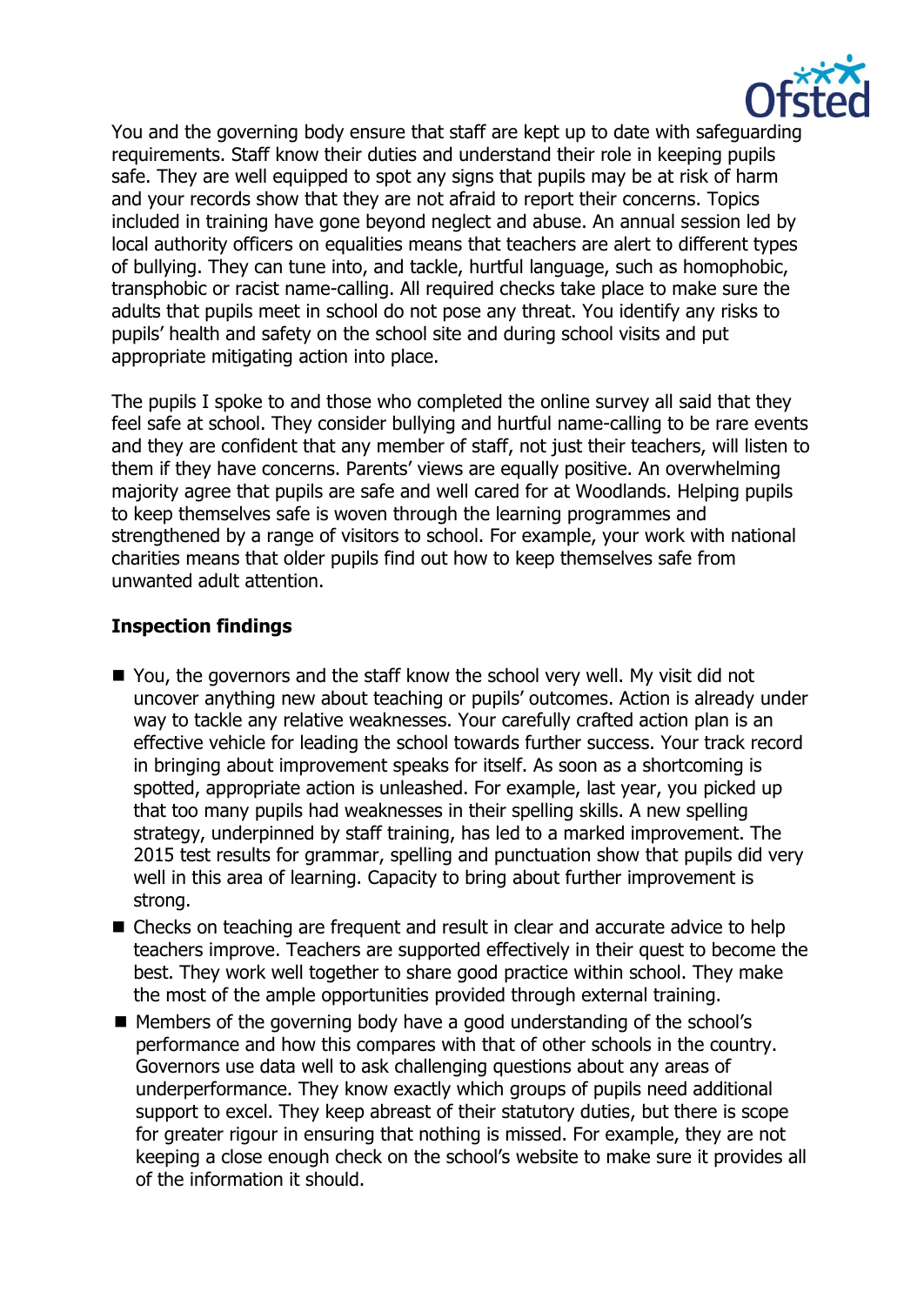

- Leaders across the school are playing their part. They are having an influence in all classrooms because they understand their role and you give them time to carry out their responsibilities. New leaders are being brought into the fold quickly. The close support they receive from you and a local authority officer means that they are gaining the skills and confidence to check on teaching and support their teacher colleagues.
- Effective teaching is commonplace at Woodlands. Warm relationships underpin pupils' positive attitudes to learning and willingness to do their best. Teachers expect a lot; they set the bar high and help pupils to soar. This is reflected in teachers' careful marking, purposeful classroom environments and pupils' wellpresented books.
- Typically, around seven out of every 10 children who enter Reception have the skills and knowledge to make the most of their learning. A few lag behind. Their time in the early years serves them well for the next stage of their learning. Children behave well, listen attentively, ask questions and solve problems. They gain the foundation to become successful readers, writers and mathematicians. The proportion of children who gain a good level of development by the time they leave Reception is above average. The early years leaders took swift action to tackle the uncharacteristic dip in standards during 2014. Children make a good start in the early years. However, some of the activities they take part in do not offer enough challenge to help more children, particularly boys, exceed the standards expected for their age.
- **Pupils'** outcomes are a success story. They are consistently above average in reading, writing and mathematics by the end of Year 2 and Year 6. Pupils' gains in reading are particularly strong. Pupils know the sounds that letters make and they are eager readers because classrooms are alive with rich and varied texts. Pupils typically make strong progress in mathematics. Nonetheless, their books show too few opportunities for pupils to put their good mathematical skills to greater use by solving problems that involve logic and reasoning.
- Different groups of pupils are ready for the next stage of their education by the time they leave Woodlands. Disadvantaged pupils make the same progress as their classmates but they do not always gain the same high standards as their peers in class or in other schools. Too few exceed the expectations for their age.
- **Pupils emerge from school as well-rounded youngsters who enjoy learning and** get on with others because they respect and tolerate differences between individuals. They are willing fundraisers because you encourage them to put themselves into other people's shoes. For example, the recent visit to a food bank helped them understand the challenges some people in their community are facing. Activities such as these plus your rich curriculum mean pupils' spiritual, moral, social and cultural development is strong and they are well prepared for life in modern Britain.